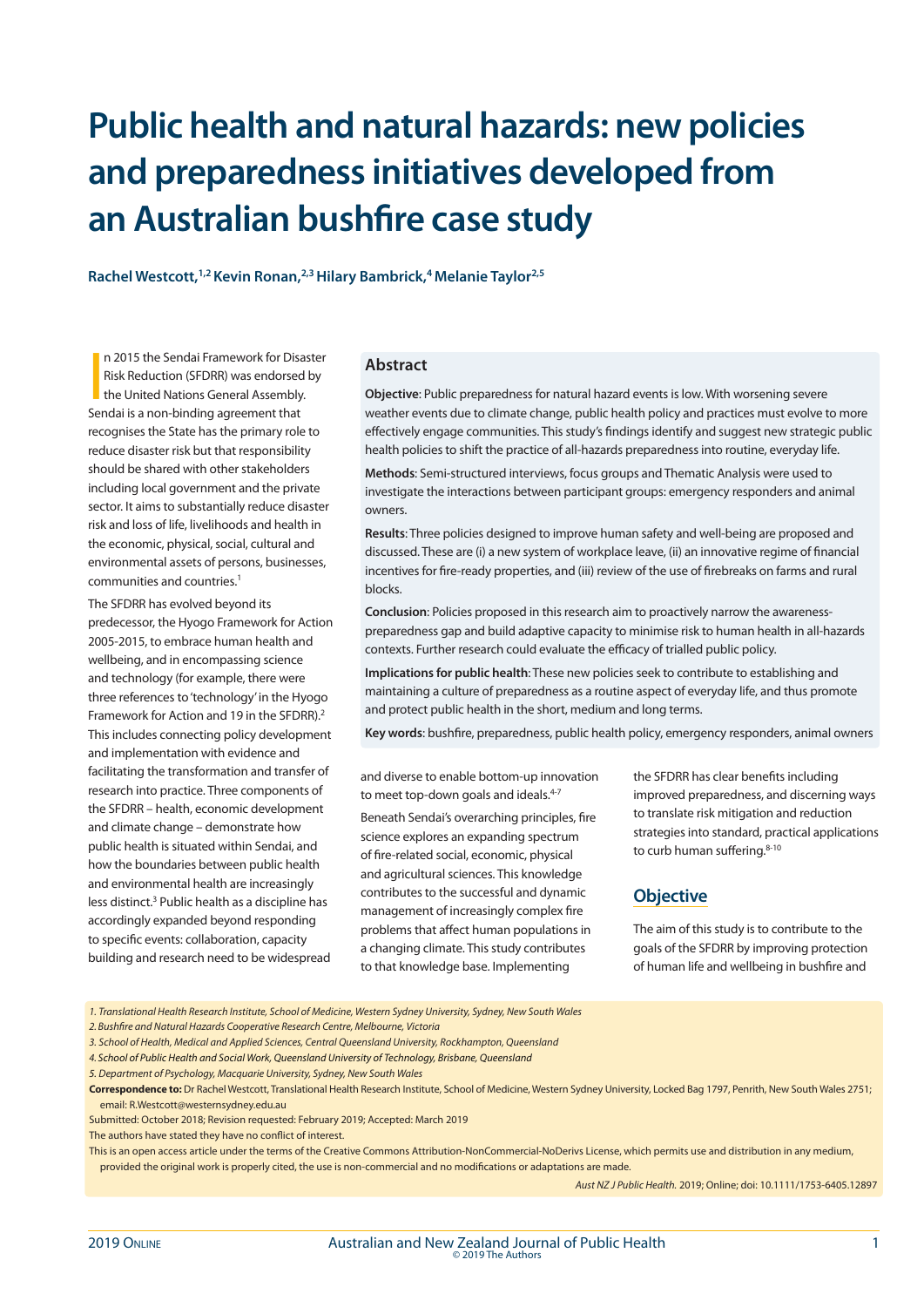other emergencies; to promote 'fire-fitness' (an original term coined by the lead author, described in detail on p3 of reference no. 11). This is achieved by establishing preparedness behaviours as routine – thereby reducing the awareness-preparedness gap (i.e. the mismatch between awareness and preventative action). From an economic perspective alone, the public cost of natural hazards in Australia is expected to "triple to US\$17.7 billion by 2050"19 (equivalent to \$AU24.7 billion). Adaptive capacity building is required in communities around the globe.

At present, household levels of fire-fitness $11$  in Australia and elsewhere are low, with fire-safe routines often assigned a lower priority than other competing complexities of everyday life.12-14 Practising considered, timely and safe action – to be fire-fit<sup>15-18</sup> – within and outside the fire season is a present-day imperative.

The awareness-preparedness gap is narrowing disproportionately slowly compared with the magnitude of public resources assigned to help people attain readiness.12,13,20-22 Making safe, potentially life-saving fire preparedness behaviours a routine element of daily life is one of a suite of lifestyle changes people need to adopt due to the escalating influence of climate change on natural hazards.23 This paper proposes three areas of public health policy that aim to actively cultivate sustainable patterns of routine behaviours to better enable protection of lives and property, fortify psychological and physical preparedness and facilitate resilient and effective responses.

The emergencies literature currently lacks evidence from animal owners as a diverse whole. This study, with a combination of participant groups designed specifically to cross demographic boundaries, records and analyses some of the experiences, expectations and needs of communities who have 'lived through' bushfire emergencies, and expect to face this hazard again. Emergencies can occur when people, property, the environment and other assets (including animals) intersect adversely with hazards.<sup>4</sup> Animals may be considered 'dependent others' and their welfare is frequently linked to human physical and psychological health.24-26 For livestock farmers, an economic relationship does not exclude emotional attachment and both are considerations at the responder-owner interface.20,24,27

The presence of animals adds complexity to owners' preparedness and planning.<sup>20,27</sup> Incidents involving animals have been identified as a reason why people risk their own welfare and safety.28-31 There is also an increasing understanding of the link between effective animal management in an emergency and the saving of human life, and a growing awareness of the longer-term adverse human health implications of losing animals in an emergency incident.24

Responding safely and appropriately to a fire emergency is a realistically attainable goal – though frequently thwarted by the magnitude of the awareness-preparedness gap.20,27 To overcome this requires fire-fitness to be elevated to 'business as usual' status – as routine as buying groceries or fuelling a car. While the basic human urge to save a dependent other at the risk of personal safety may never be overcome, learned coping appraisals and adaptive responses, in combination with proactive preparedness routines as part of everyday living, could facilitate pre-hazard behaviours that overall reduce risk-taking while achieving a more effective response with less trauma and anxiety. Therefore, this paper's research question is: what preparedness initiatives can be learned from the emergency responderanimal owner interface in a bushfire at-risk community that can be usefully applied to generate new public health policy?

# **Method**

Research participants were firefighters, police officers, rescue officers of the State Emergency Service (SES), farmers with farm fire units and animal owners (a diverse group owning from one pet to thousands of livestock). Study participants resided in a bushfire at-risk regional area in South Australia – 'the driest state in the driest continent',<sup>32</sup> chosen for its fire history.<sup>33</sup> A situationalist orientation, i.e. the needs of the study govern a philosophical paradigm, indicated a pragmatic approach within a critical realist ontology and contextualist, experiential epistemology.27,34-36 Active recruitment by the researcher was assisted by leaders in the responder groups. Local businesses with an agriculture or animal health focus were invited to participate. Local media helped raise awareness of the project, and information flyers were placed in public places such as the local Council offices, public library and some retail outlets. Interested potential participants contacted the researcher and some invited others to join from within their own networks. Prior to taking part, all participants received information sheets covering ethics approval, privacy and contact details, and signed a consent form.

Data were collected from 67 participants via 12 semi-structured individual interviews and seven focus groups (n=55), each between 45 and 90 minutes duration. Gender distribution was 46.3% female (n=31) and 53.7% male (n=36). All participants were aged between 18 and 70 years. Approximately two-thirds of participants had experienced fire on their properties.

The interview guide was flexible according to group context and composition.<sup>37</sup> Major topics were: (1) hazard severity and likelihood; (2) fire-related animal issues; (3) information gathering, communication and trust; (4) uncertainty and confidence; (5) mitigation and self-efficacy; and (6) special circumstances and adaptive solutions.

Thematic Analysis (TA) was chosen because it is a flexible qualitative method independent of theory.35,38 Extraction of experiential material from the data was inductive and contextualist: analysis moved from descriptive to interpretative and explored latent meanings. Data-driven coding yielded codes that were grouped into 'like' clusters and then organised into 10 themes. Data was managed using the Computer Assisted Qualitative Data Analysis Software (CAQDAS) system, NVivo 11, on a spreadsheet and a thematic map and table.<sup>11</sup>

Ethics approval for this research was granted by the Human Research Ethics Committee of Western Sydney University, approval number H11118. Names assigned to data extracts are pseudonyms.

## **Results and discussion**

Of the 10 actively identified themes in the study, this paper examined data from the seminal 'preparedness' theme and from the 'farmers' theme. In summary, the themes were (1) animal owners and farmers; (2) Preparedness, fire-fitness; (3) Complexity of the social microclimate; (4) Trust; (5) Information gathering; (6) Responders; (7) Adaptive safe responses; (8) Maladaptive, unsafe responses; (9) The "tree-changers"; and (10) Recovery – and are discussed elsewhere in the published literature (tabulated themes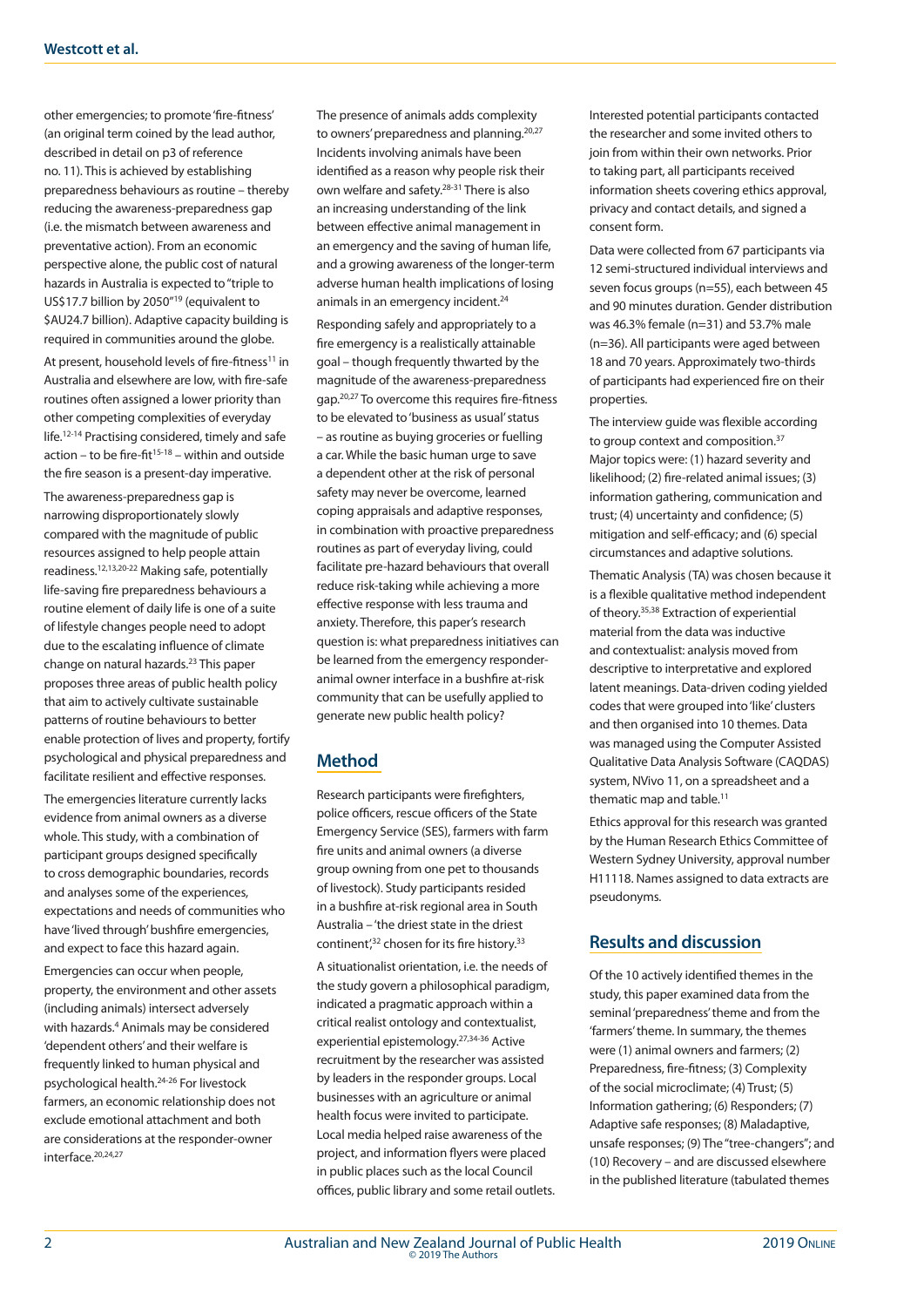are described in concise detail on p 217 of Reference No. 11 ).11,15,27

A serious fire affecting people, their livelihoods and microclimates is a complex non-routine social problem that falls within the remit of the SFDRR.<sup>39</sup> Discerning how people and emergency managers and responders can better equip communities to protect themselves, and the things they hold dear, is an urgent requirement given the increasingly severe weather conditions that indicate a 'new reality'.<sup>40</sup> Effectively addressing this requires prioritising innovative preparedness initiatives.40-45

To achieve and maintain fire-fitness, it is necessary to understand and establish prerequisite conditions that precede and predispose towards successful preparedness messaging and action outcomes. This foundation, built on medium- to longterm strategies, will help develop a culture of preparedness and is required before a substantial shift in the implementation of preparedness practice is generally evident.

#### *Preparedness – Be fire-fit: weekly is worth it!*

The preparedness theme 'Be fire-fit: weekly is worth it!' was prominent in the data and is the subject theme of this paper because the implied corollary of being prepared (fire-fit), and of frequency (weekly), is a net benefit (is worth it). This theme is pivotal to addressing the awareness-preparedness gap and achieving fluency between knowledge and action among people at all levels – by linking science with policy and evidence with implementation.<sup>1,4,27</sup>

The academic literature exploring preparedness considers psychological and physical capability and suggests reasons why people do, or do not, prepare.<sup>22,46-50</sup> One contributing factor is the dilemma of competing superimposed tasks.<sup>21</sup> For example, the concurrent desire to save family *and* home and property can result in action inertia. The present study argues that by promoting preparedness as 'business as usual' both outcomes are achievable and could result in a healthier outcome experience with less physical and/or psychological trauma. In turn, safely protecting property, including animals, contributes to building confidence, resilience and well-being, as espoused in the SFDRR.6,51,52

There are some limitations: affording equipment is a potentially limiting factor as not everyone will have the disposable income or the resources to reach their ideal level of preparedness in one fire season, particularly in rural areas where income may be sporadic. However, a bushfire plan can dynamically map a strategy to attain the desired level of preparedness over a specified time frame. This leads to adaptive capability and confidence – self-efficacy and response-efficacy.53,54 The challenge remains how to engage with those who elect not to prepare their homes, their properties and their social microclimate (such as family or workplace group). Complete consensus is unlikely and some people will remain unconvinced – the problem then is how to help people on adjacent land<sup>49</sup> and people who live on the outer peri-urban fringe because they prefer to live with less social interaction. Local knowledge in such instances can literally mean the difference between life and death.55,56

Bushfire prevention and preparedness is promoted in Australia and internationally as *everyone's* responsibility.57-61 This is not intended to preference the actions of an individual over the involvement of community and collaboration between people. Both are important and mutually inclusive. Both benefit from shared communication and from the synergy achieved by collaboration among a group of people with a common goal.

Social connectedness and community engagement can reduce the negative outcomes of natural hazard emergencies.<sup>12,46,62,63</sup> Akama and Ivanka<sup>30</sup> discuss the need to understand and promote the real meaning of 'community'; the creation of sub-groups bonded by a common goal, and how self-empowerment can catalyse behaviour change.<sup>12,51,64,65</sup> Individuals, community groups, local, state and federal governments, workplaces and policy development can all contribute to and promote this change, increasing the status of a culture of preparedness and fire-fitness – to make investment in resilience "gainful".66

However, self-responsibility is the prerequisite building block for a strong community effort. Jayne explained:

*Protection is about self-help as much as it is about relying on the services that you've got … being bush fire ready isn't easy and simple and quick and cheap. It's not that hard … if you just want to pack and go. But being bush fire ready is no different to any other problem or complexity that people have in their life. So, and I'm really upfront with people, I will*  *say forget it. If you think you're going to do [everything] by tomorrow – no. So get rid of those unrealistic expectations … you can't do 20 or 30 or 40 jobs when you can smell the smoke, you can only probably do one or two.* 

The danger of 'waiting to smell the smoke' is described by Penman et al.<sup>49</sup> – late decisions are made under duress, with potentially fatal consequences.

The critical challenge is to first defuse the sometimes overwhelming nature of the preparedness task, and to facilitate the transition from knowledge and understanding to intention and action. Breaking tasks down into manageable steps and writing a 'bushfire action plan' to reduce the need for strategic thinking when an emergency situation arises is one way to achieve the former, and is already actively encouraged by fire authorities as part of ongoing multi-media public outreach. However, an environment conducive to achieving effective action must necessarily occur before preparedness can be substantially realised – before advertising and use of messages intended to motivate the target audience with fear or 'shock tactics', the effect of which can be short-lived.<sup>67,68</sup> This requires a cultural, paradigm shift, which itself can be created incrementally<sup>3</sup> via a foundation that preferences and facilitates routine, effective preparedness activities. Thus, hurdles such as lack of time, or the dangerous maladaptive responses of 'action inertia'21 or acting impulsively without even a brief dynamic risk assessment can be overcome.

## *Shaping policy – cultivating a culture of preparedness*

Future natural hazards are likely to increase in severity and frequency due to climate change.45,69-71 *For this reason, a greater knowledge-base is urgently needed to shape policy for disaster preparedness and response*<sup>48</sup> (emphasis added).

Proactively promoting preparedness and the capability to effectively manage risk needs strategic awareness and a concurrent problem-solving approach.12,30,64,72 At the local level, participants identified several common barriers to preparedness – including lack of time, resources, knowledge or information – as well as the problem of how to act appropriately on days that are declared catastrophic (or the equivalent jurisdictional nomenclature).73-76 Although this terminology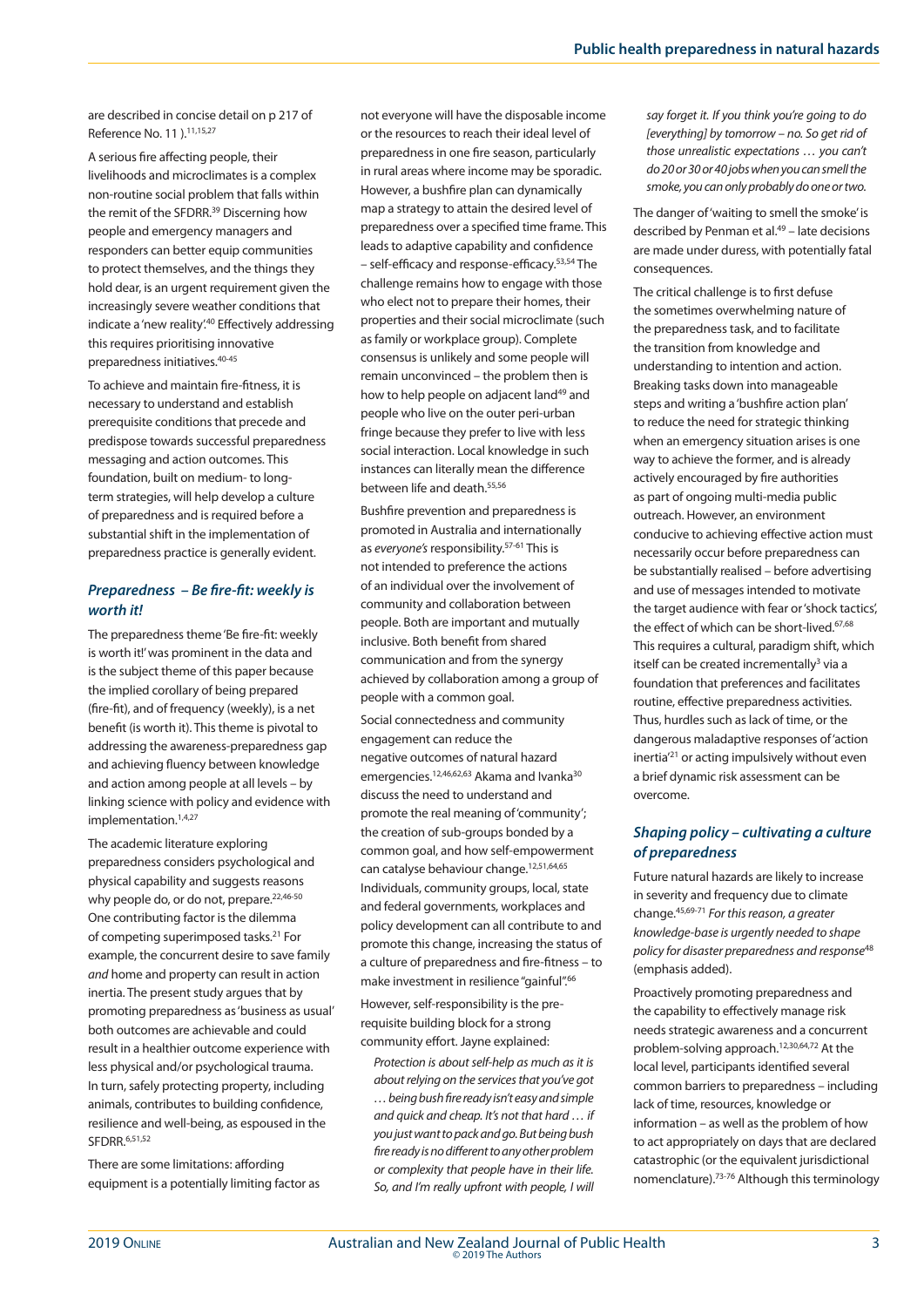can be shocking for people unfamiliar with Australian bushfire weather conditions, it realistically represents weather conditions that favour the ignition of potentially uncontrollable fires threatening public health and safety. As well, disaster literacy of vulnerable demographics and populations needs to be addressed. Programs aimed at broad acceptance and application need to be piloted and evaluated with respect to everyone in the community. The quality of public health emergency messaging must be rapid, accurate and useful.77,78 Establishing a normalised culture of fire-fitness could arguably greatly assist in improving disaster literacy. Further commitment is needed from government to actively demonstrate a proactive approach to building a culture of preparedness from new, evidencebased initiatives by trialling and evaluating innovative strategies, as discussed below.

## *New policy – Catastrophic Day Leave (CDL)*

This research proposes instigating workplace agreements to help narrow the awarenesspreparedness gap. On days of high fire danger, people are faced with the dilemma of how to manage required tasks even if they have a well-written bushfire survival plan. Catastrophic Day Leave (CDL) could effectively assist to alleviate the dilemma. The concept of CDL is an analytic construct – where the analysis shifts to a more constructionist and critically interrogative style.34,35

Employer-employee negotiations could 'trade' other workplace leave for a certain number of CDL days, or work an extra hour a day for eight or nine days a fortnight to accrue CDL days. Wilkinson et al.<sup>31</sup> report varied and, at times, problematic employee experiences with employers when requesting leave of absence during the 2013 'Red October' bushfires in New South Wales, Australia. A formal contractual arrangement for CDL with employers could obviate this difficulty and promote shared responsibility with mutual workplace benefits. Initiating CDL as a new form of workplace leave would have the dual effect of elevating a culture of bushfire preparedness to 'business as usual' status, thus raising active awareness of the need to prepare well in the wider community and enabling employees to act safely in a timely manner. For these reasons it is important to name this proposed leave according to the purpose for which it is intended: generic

'personal leave', which may be made available to employees for many different reasons, does not satisfy this requirement. This type of initiative is representative of new policy, which will be necessary to manage the impact of climate-change induced, worsening natural hazards.41,48,79

Potentially, colleagues, workmates and neighbours encouraged by a CDL policy would be prompted to actively instigate shared plans and arrangements within their community networks. This could help build stronger productive relationships between communities and responders, and help communities better equip themselves to confront barriers to preparedness, and dismantle them step by step.<sup>30,80,81</sup> Subsequently, improved communication and safer decision-making between all parties supplements knowledge bases formulated cooperatively and collaboratively across government agencies, fire authorities, research findings and community members, depicting the synergistic interface of science and policy in the SFDRR.

## *Financial incentives and rewarding best practice*

Financial inducement or reward can help achieve a societal shift towards establishing a culture of preparedness by implementing a system of rebates or discounts on insurance premiums, local government charges or other taxes,82 and by actively rewarding 'best practice'. Sandy, in the business focus group, unhesitatingly commented, "*People respond very well to financial incentive. There needs to be an incentive for groups to actually come together and discuss things."*

An example is the French *CatNat* scheme (Catastrophes Naturelles), a public/private scheme based on the principle of national solidarity: everyone pays for the benefit of the common good.<sup>82,83</sup> In France, household policies cover 'insurable' risk, and the *CatNat* scheme, created by law in 1982, is designed for events considered uninsurable, such as natural disasters. It is based on paragraph 12 of the preamble of the Constitution of 27 October 1946, which states: "The Nation declares all French citizens to be equal and united in solidarity when faced with loss resulting from natural disasters".84

Residents who are well prepared and fully insured need to be recognised and acknowledged for their contribution to public health. A scheme that rewards excellence in

preparedness and property management could be linked to an existing Local Government inspectorate authorised to issue fines for the reverse. Additional workload and costs would foreseeably be offset by savings given the high cost of recovery after an emergency event.19,85

A financial incentive for new residents needing to increase their bushfire knowledge for their own and their community's health and safety could be achieved by offering discounts linked to their attendance at non-compulsory community fire-safety information sessions. They could be encouraged to do so via an invitation accompanying their first Local Government rates notice, offering all attendees a meaningful discount to be applied to the second year's fees. To qualify, participation in a given number of fire information seminars would be required, which could be spread over a 12-month period to give maximum opportunity for people to attend. Senior firefighter Shane recalled an observation he often makes to newcomers to the community regarding shared responsibility, "I point out there are three fire trucks sitting in that shed and six hundred homes over that hill". Costs could be met by savings against recovery.19,85

In the longer term, public awards and recognition such as 'Bushfire Best-Prepared Towns', could attract additional funding from government or corporate sources and boost the local tourist economy due to increased publicity, or if preferentially considered as a holiday destination. Proactively promoting a culture of bushfire safety in this way builds community pride as well as strong relationships with emergency services.

Value-adding to properties at point-of-sale by making bushfire compliance a desirable, marketable commodity is another financial incentive. This could be achieved by adding a notation on advertising material identifying 'bushfire-safer properties' compliant with current relevant Standards,<sup>86</sup> and encourage others to similarly 'value-add'. This strategy would need to be aligned with a formal system of acknowledging eligible properties. Qualifying properties could be given the option of displaying a gateway notice, or participate in community 'fire-ready' open days, similar to the familiar 'open gardens', to showcase and educate others to do likewise.

Overarching jurisdictional in-principle support for strategies involving financial incentives is needed, but the success of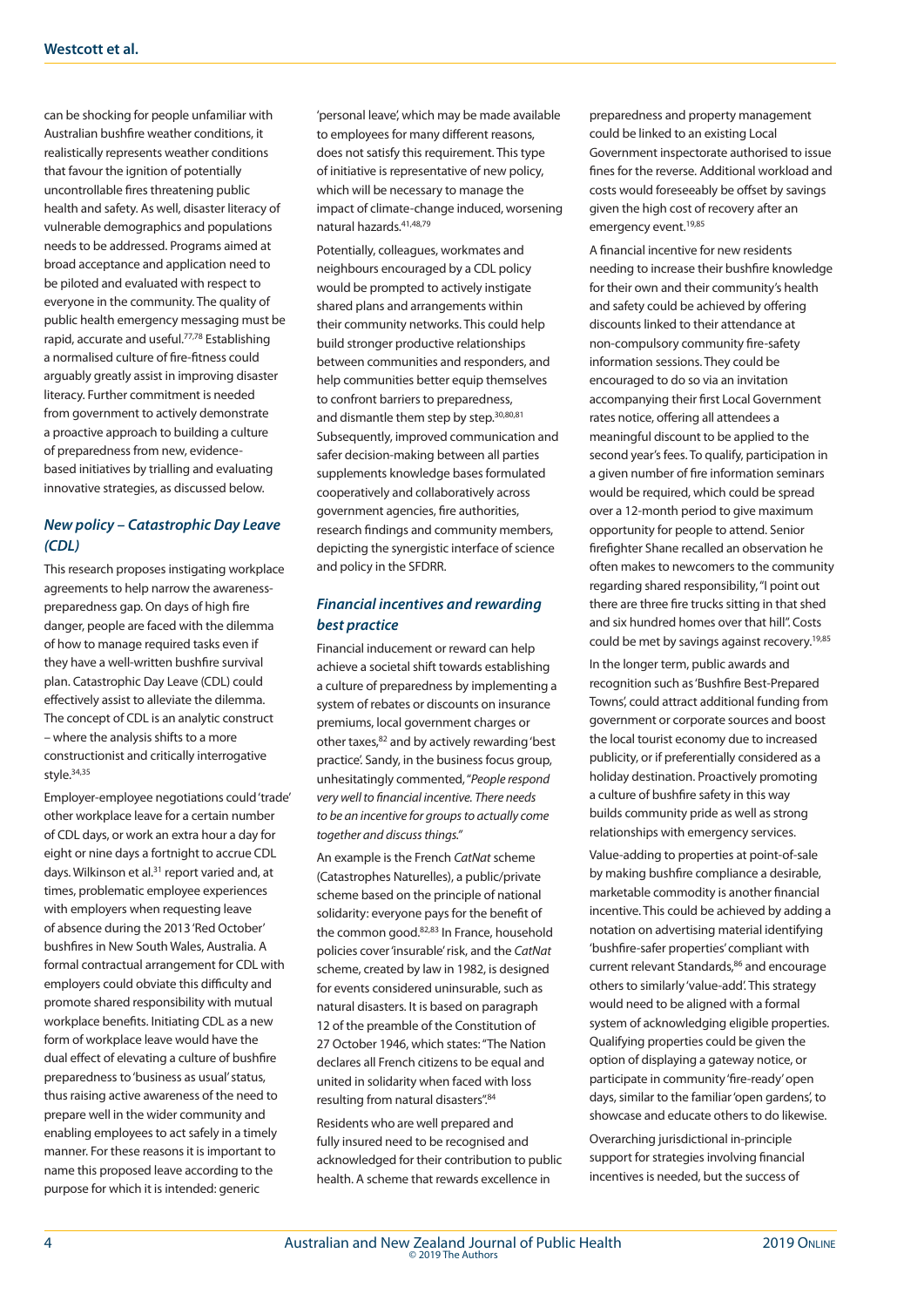a scheme could well depend upon local knowledge and respectful local community consultation as strategies to build 'firefitness' may be best managed on a locally bespoke basis.20 Whole-of-jurisdiction plans may not be functional if applied state-wide beyond the parameters of local conditions. This has been a failing in previous attempts to successfully apply discounts on insurance schemes, for example, and has been asserted as a reason not to pursue financial incentives. Desirable choices can be positively influenced by the magnitude of reward<sup>89,90</sup> and proactive, locally appropriate successful applications could motivate others in the area. This research asserts the need for such an initiative to be trialled and evaluated.82,83,87,88

#### *Farming practices, fuel loads and firebreaks*

Most farmer participants agreed that modern farming techniques could influence fire behaviour. Practices such as no-till cropping, greater crop productivity, density of crop per hectare, improved plant structure and reduced farm firebreaks have the potential to significantly compound the complexities of a fire. How these issues are managed is likely to influence preparedness strategies and tactics.

Sheep and wheat farmer Paul noted:

 *I think with our modern farming and agricultural techniques we're achieving crop yields that are way and above what we've ever been able to do in the past … in 30 years, I've seen cereal yields double, and what that means, of course, is that there's double the amount of crop residue over the summer period after the crops have been taken off, and the proportion of arable land going into crops has increased also.* 

Firebreaks have fallen out of favour, seemingly because of potential economic losses associated with decreased crop areas. Paul added:

*There are fewer fire breaks across the landscape. Once upon a time, farmers were quite diligent about preparing firebreaks – they give you something to burn back to. This could be made mandatory with a council by-law, so everyone has to do it. A little bit of loss could mean that a lot of people are safer. It would be better to see more fire breaks across the landscape. I think that's something that we could consider … a by-law type of arrangement for strategic fire breaks.*

Farmers who choose to implement effective fire breaks, whether or not required by regulation, could offset potential economic loss to some degree by being rewarded for on-farm best-practice preparedness, again motivating fire-fitness practice.

# **Conclusion and implications for public health**

The outcomes of this study are intended to be transformative in that the new, public health preparedness initiatives proposed here aim to be practical and realistic. They seek to motivate the translation of knowledge into effective, adaptive actions attainable by all residents of bushfire at-risk communities. Making good preparedness behaviour and practices routine – and thereby narrowing the awareness-preparedness gap – requires all stakeholders to undertake a proactive reassessment of how to 'do' preparedness and become fire-fit. As evidenced by participants in this study, such a reassessment would help reduce hazard-related human mortality and morbidity and the associated negative social, economic and environmental impacts of natural hazard emergencies. The premise on which existing public resources are founded needs a proactive re-evaluation to help establish a culture of preparedness as 'business as usual' in society generally. Until that culture becomes established, this research suggests that more of the same messaging, however professional and sophisticated, will not significantly, nor sufficiently, narrow the awareness-preparedness gap without the help of additional, supplementary strategies. New social and workplace policies that are practical and achievable such as Catastrophic Day Leave, financial incentives such as rewards for 'best practice' and reductions in municipal fees, and mandatory fire breaks on farms have the potential to cultivate a more desirable culture of routine preparedness. The implementation, evolution and efficacy of such applied preparedness initiatives and policy, broadly translatable across many societal groups, will need to be evaluated by future research – following preliminary scoping studies to assess acceptance within a community. Given the probability of increased fire weather and fire severity, and as documented in the SFDRR, the challenge of fortifying community wellbeing in a bushfire emergency requires a dynamic, problemsolving paradigm melded from science,

government and the at-risk communities themselves. Based on current findings, this paper concludes that implementing new practical and achievable policies that work across social and workplace contexts are steps toward achieving this goal.

# **References**

- 1. United Nations Office for Disaster Risk Reduction. *Sendai Framework for Disaster Risk Reduction*. Geneva (CHE): UNISDR; 2015.
- 2. Trogrlić RŠ, Cumiskey L, Triyanti A, Duncan MJ, Eltinay N, Hogeboom RJ, et al. Science and technology networks: A helping hand to boost implementation of the sendai framework for disaster risk reduction 2015–2030? *Int J Disaster Risk Sci*. 2017;8(1):100-5.
- 3. Bambrick H, Moncada S. From social reform to social transformation: Human ecological systems and adaptation to a more hostile climate. In: *Health of People, Places and Planet: Reflections Based on Tony McMichael's Four Decades of Contribution to epidemiological Understanding*. Canberra (AUST): ANU Press; 2015. p. 353.
- 4. Aitsi-Selmi A, Egawa S, Sasaki H, Wannous C, Murray V. The Sendai Framework for Disaster Risk Reduction: Renewing the global commitment to people's resilience, health, and well-being. *Int J Disaster Risk Sci*. 2015;6(2):164-76.
- 5. Aitsi-Selmi A, Murray V. The Sendai Framework: Disaster Risk Reduction through a health lens. *Bull World Health Organ*. 2015;93(6):362-.
- 6. Aitsi-Selmi A, Murray V. Protecting the health and well-being of populations from disasters: health and health care in The Sendai Framework for Disaster Risk Reduction 2015-2030. *Prehosp Disaster Med.* 2016;31(1):74-8.
- 7. Blanchard K, Aitsi-Selmi A, Murray V. The Sendai Framework on Disaster Risk Reduction: From science and technology to societal resilience. *Int J Disaster Resil Built Environ*. 2015;6(2): https://doi.org/10.1108/ IJDRBE-04-2015-0019
- 8. McClean D. *Global Platform Stresses Action on Sendai Cancun*. Geneva (CHE): United Nations Office for Disaster Risk Reduction; 2017.
- 9. Raine J. *Sendai Framework for Disaster Risk Reduction 2015-2030 - Australia's Approach.* Canberra (AUST): Government of Australia, Attorney-General's Department; 2017.
- 10. Attorney General's Department. *Emergency Management Australia.* Canberra (AUST): Government of Australia; 2017.
- 11. Westcott R. *Advancing Public Health in the Context of Natural Hazards: Normalising Preparedness within a Framework of Adapted Protection Motivation Theory*. Sydney (AUST): Western Sydney University; 2018.
- 12. Paton D. Disaster resilient communities: Developing and testing an all-hazards theory. *J Integr Disaster Risk Manag*. 2013;3(1):1-17.
- 13. Ronan KR, Johnston DM. *Promoting Community Resilience in Disasters: The Role for Schools, Youth, and Families.* New York (NY): Springer; 2005.
- 14. Paton D, Johnston D. Disasters and communities: Vulnerability, resilience and preparedness. *Disaster Prev Manag*. 2001;10(4):270-7.
- 15. Westcott R, Mitigating action inertia and the bushfire awareness-action gap: Findings from a South Australian Case Study. *Proceedings of the Australian and New Zealand Disaster and Emergency Management Conference*; 2017 May 22-23; Gold Coast, Queensland. Nerang, Queensland: Australian and New Zealand Mental Health Association; 2017.
- 16. Westcott R. *PreventionWeb DRR Voices* [Internet]. Geneva (CHE): United Nations Office for Disaster Risk Reduction; 2017 [cited 2017 Oct 11]. Available from: http://www.preventionweb.net/experts/oped/ view/54363
- 17. Westcott R. Narrowing the awareness-action gap: Cultivating fire-fitness as a social norm through public policy initiatives. *Aust J Emerg Manag*. 2017;31(4):37-41.